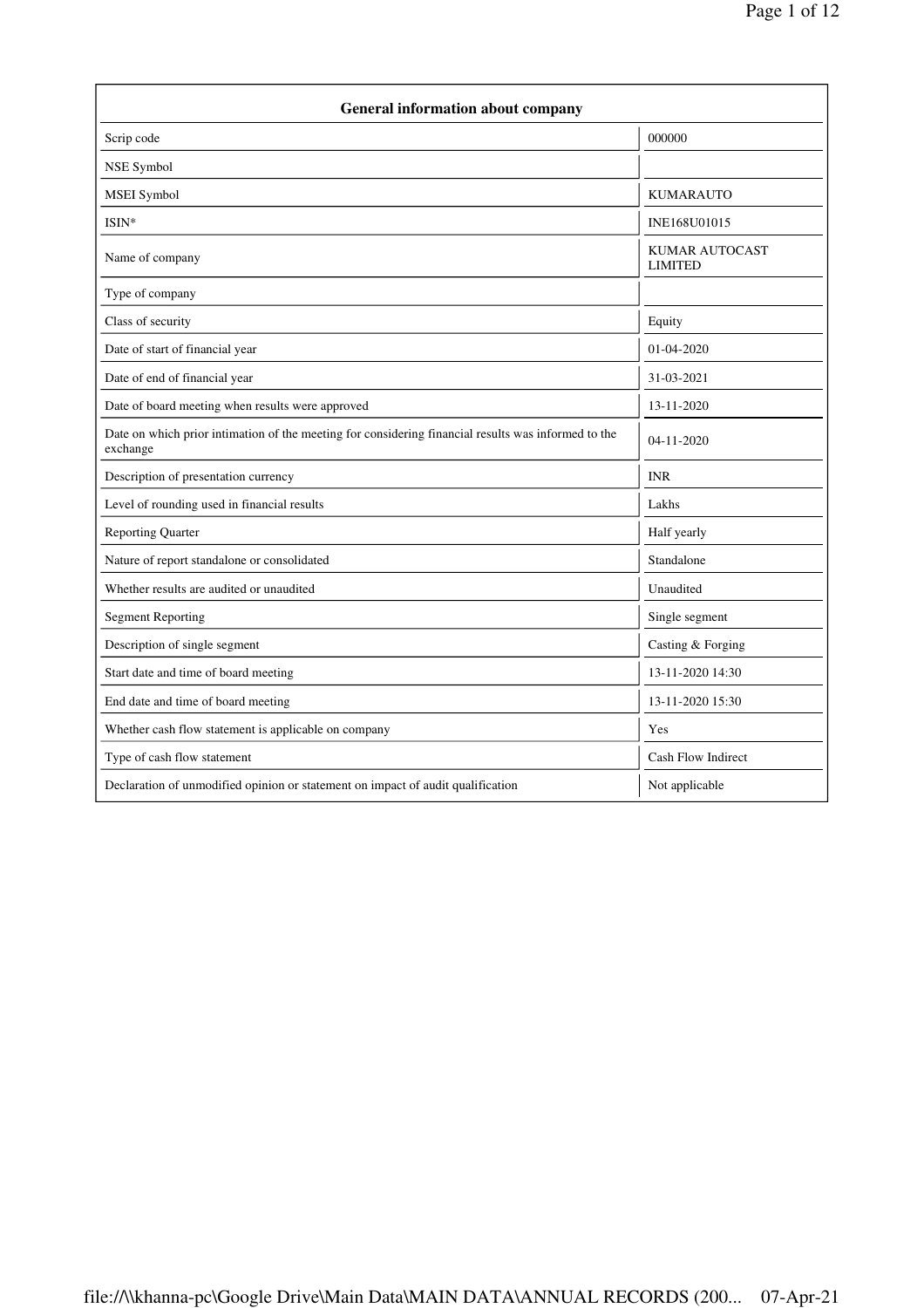| <b>Financial Results - Ind-AS</b> |                                                                                                                                                                                               |                                            |                                                               |  |
|-----------------------------------|-----------------------------------------------------------------------------------------------------------------------------------------------------------------------------------------------|--------------------------------------------|---------------------------------------------------------------|--|
|                                   | <b>Particulars</b>                                                                                                                                                                            | 3 months/ 6 months ended<br>$(dd-mm-yyyy)$ | Year to date figures for current period<br>ended (dd-mm-yyyy) |  |
| A                                 | Date of start of reporting period                                                                                                                                                             | 01-07-2020                                 | 01-04-2020                                                    |  |
| B                                 | Date of end of reporting period                                                                                                                                                               | 30-09-2020                                 | 30-09-2020                                                    |  |
| C                                 | Whether results are audited or unaudited                                                                                                                                                      | Unaudited                                  | Unaudited                                                     |  |
| D                                 | Nature of report standalone or consolidated                                                                                                                                                   | Standalone                                 | Standalone                                                    |  |
| Part<br>L                         | Blue color marked fields are non-mandatory. For Consolidated Results, if the company has no figures for 3 months / 6<br>months ended, in such case zero shall be inserted in the said column. |                                            |                                                               |  |
| $\mathbf{1}$                      | <b>Income</b>                                                                                                                                                                                 |                                            |                                                               |  |
|                                   | Revenue from operations                                                                                                                                                                       | 1142.46                                    | 1739.76                                                       |  |
|                                   | Other income                                                                                                                                                                                  | 1.96                                       | 3.24                                                          |  |
|                                   | <b>Total income</b>                                                                                                                                                                           | 1144.42                                    | 1743                                                          |  |
| $\mathbf{2}$                      | <b>Expenses</b>                                                                                                                                                                               |                                            |                                                               |  |
| (a)                               | Cost of materials consumed                                                                                                                                                                    | 680.32                                     | 970.84                                                        |  |
| (b)                               | Purchases of stock-in-trade                                                                                                                                                                   | $\boldsymbol{0}$                           | $\boldsymbol{0}$                                              |  |
| (c)                               | Changes in inventories of finished goods, work-in-<br>progress and stock-in-trade                                                                                                             | $-26.42$                                   | 20.25                                                         |  |
| (d)                               | Employee benefit expense                                                                                                                                                                      | 141.66                                     | 210.57                                                        |  |
| (e)                               | Finance costs                                                                                                                                                                                 | 10.3                                       | 23.54                                                         |  |
| (f)                               | Depreciation, depletion and amortisation expense                                                                                                                                              | 14.8                                       | 28.59                                                         |  |
| (f)                               | <b>Other Expenses</b>                                                                                                                                                                         |                                            |                                                               |  |
| $\mathbf{1}$                      | Power & Fuel                                                                                                                                                                                  | 167.43                                     | 235.26                                                        |  |
| $\overline{c}$                    | Other Expenditure                                                                                                                                                                             | 75.25                                      | 152.89                                                        |  |
| 10                                |                                                                                                                                                                                               |                                            |                                                               |  |
|                                   | <b>Total other expenses</b>                                                                                                                                                                   | 242.68                                     | 388.15                                                        |  |
|                                   | <b>Total expenses</b>                                                                                                                                                                         | 1063.34                                    | 1641.94                                                       |  |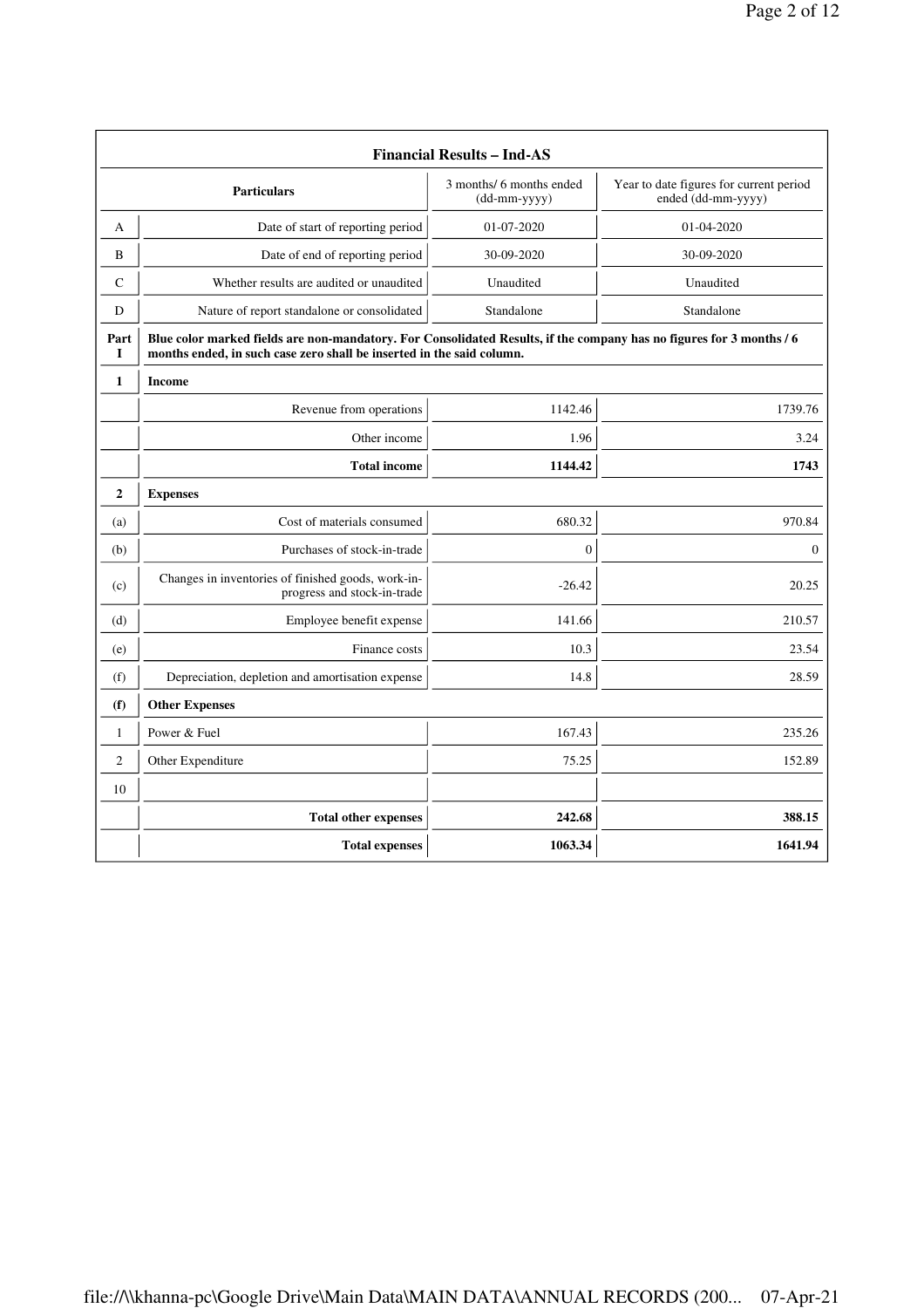| <b>Financial Results - Ind-AS</b> |                                                                                                                                                                                               |                                          |                                                               |
|-----------------------------------|-----------------------------------------------------------------------------------------------------------------------------------------------------------------------------------------------|------------------------------------------|---------------------------------------------------------------|
|                                   | <b>Particulars</b>                                                                                                                                                                            | 3 months/ 6 months<br>ended (dd-mm-yyyy) | Year to date figures for current<br>period ended (dd-mm-yyyy) |
| A                                 | Date of start of reporting period                                                                                                                                                             | $01 - 07 - 2020$                         | 01-04-2020                                                    |
| B                                 | Date of end of reporting period                                                                                                                                                               | 30-09-2020                               | 30-09-2020                                                    |
| C                                 | Whether results are audited or unaudited                                                                                                                                                      | Unaudited                                | Unaudited                                                     |
| D                                 | Nature of report standalone or consolidated                                                                                                                                                   | Standalone                               | Standalone                                                    |
| Part<br>I                         | Blue color marked fields are non-mandatory. For Consolidated Results, if the company has no figures for 3 months / 6<br>months ended, in such case zero shall be inserted in the said column. |                                          |                                                               |
| 3                                 | Total profit before exceptional items and tax                                                                                                                                                 | 81.08                                    | 101.06                                                        |
| 4                                 | Exceptional items                                                                                                                                                                             | $\overline{0}$                           | $\mathbf{0}$                                                  |
| 5                                 | Total profit before tax                                                                                                                                                                       | 81.08                                    | 101.06                                                        |
| 7                                 | <b>Tax expense</b>                                                                                                                                                                            |                                          |                                                               |
| 8                                 | Current tax                                                                                                                                                                                   | 22.01                                    | 28                                                            |
| 9                                 | Deferred tax                                                                                                                                                                                  | 0.54                                     | 0.11                                                          |
| 10                                | <b>Total tax expenses</b>                                                                                                                                                                     | 22.55                                    | 28.11                                                         |
| 11                                | Net movement in regulatory deferral account balances related<br>to profit or loss and the related deferred tax movement                                                                       | $\overline{0}$                           | $\overline{0}$                                                |
| 14                                | Net Profit Loss for the period from continuing operations                                                                                                                                     | 58.53                                    | 72.95                                                         |
| 15                                | Profit (loss) from discontinued operations before tax                                                                                                                                         | 0                                        | $\mathbf{0}$                                                  |
| 16                                | Tax expense of discontinued operations                                                                                                                                                        | $\overline{0}$                           | $\mathbf{0}$                                                  |
| 17                                | Net profit (loss) from discontinued operation after tax                                                                                                                                       | $\overline{0}$                           | $\overline{0}$                                                |
| 19                                | Share of profit (loss) of associates and joint ventures accounted<br>for using equity method                                                                                                  | $\overline{0}$                           | $\mathbf{0}$                                                  |
| 21                                | Total profit (loss) for period                                                                                                                                                                | 58.53                                    | 72.95                                                         |
| 22                                | Other comprehensive income net of taxes                                                                                                                                                       | $\boldsymbol{0}$                         | 0                                                             |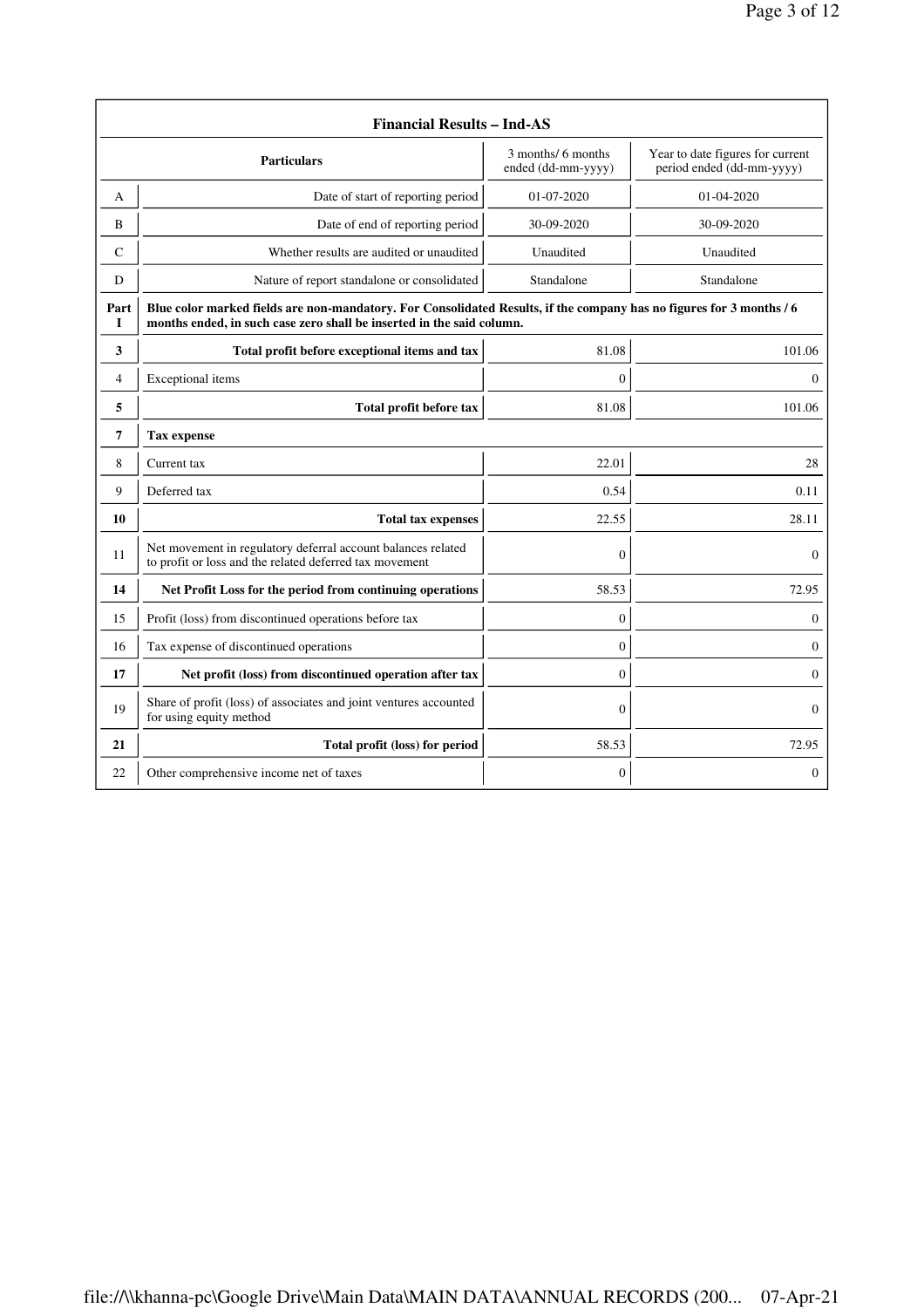|           | <b>Financial Results - Ind-AS</b>                                                                                                                                                             |                                          |                                                               |  |  |
|-----------|-----------------------------------------------------------------------------------------------------------------------------------------------------------------------------------------------|------------------------------------------|---------------------------------------------------------------|--|--|
|           | Particulars                                                                                                                                                                                   | 3 months/ 6 months ended<br>(dd-mm-yyyy) | Year to date figures for current<br>period ended (dd-mm-yyyy) |  |  |
| A         | Date of start of reporting period                                                                                                                                                             | 01-07-2020                               | 01-04-2020                                                    |  |  |
| B         | Date of end of reporting period                                                                                                                                                               | 30-09-2020                               | 30-09-2020                                                    |  |  |
| C         | Whether results are audited or unaudited                                                                                                                                                      | Unaudited                                | Unaudited                                                     |  |  |
| D         | Nature of report standalone or consolidated                                                                                                                                                   | Standalone                               | Standalone                                                    |  |  |
| Part<br>I | Blue color marked fields are non-mandatory. For Consolidated Results, if the company has no figures for 3 months / 6<br>months ended, in such case zero shall be inserted in the said column. |                                          |                                                               |  |  |
| 23        | <b>Total Comprehensive Income for the period</b>                                                                                                                                              | 58.53                                    | 72.95                                                         |  |  |
| 24        | Total profit or loss, attributable to                                                                                                                                                         |                                          |                                                               |  |  |
|           | Profit or loss, attributable to owners of parent                                                                                                                                              |                                          |                                                               |  |  |
|           | Total profit or loss, attributable to non-controlling interests                                                                                                                               |                                          |                                                               |  |  |
| 25        | Total Comprehensive income for the period attributable to                                                                                                                                     |                                          |                                                               |  |  |
|           | Comprehensive income for the period attributable to owners<br>of parent                                                                                                                       | $\boldsymbol{0}$                         | 0                                                             |  |  |
|           | Total comprehensive income for the period attributable to<br>owners of parent non-controlling interests                                                                                       | $\boldsymbol{0}$                         | $\boldsymbol{0}$                                              |  |  |
| 26        | Details of equity share capital                                                                                                                                                               |                                          |                                                               |  |  |
|           | Paid-up equity share capital                                                                                                                                                                  | 518.7                                    | 518.7                                                         |  |  |
|           | Face value of equity share capital                                                                                                                                                            | 10                                       | 10                                                            |  |  |
| 27        | <b>Details of debt securities</b>                                                                                                                                                             |                                          |                                                               |  |  |
| 28        | Reserves excluding revaluation reserve                                                                                                                                                        |                                          |                                                               |  |  |
| 29        | Earnings per share                                                                                                                                                                            |                                          |                                                               |  |  |
| i         | Earnings per equity share for continuing operations                                                                                                                                           |                                          |                                                               |  |  |
|           | Basic earnings (loss) per share from continuing operations                                                                                                                                    | 1.13                                     | 1.41                                                          |  |  |
|           | Diluted earnings (loss) per share from continuing operations                                                                                                                                  | 1.13                                     | 1.41                                                          |  |  |
| ii        | Earnings per equity share for discontinued operations                                                                                                                                         |                                          |                                                               |  |  |
|           | Basic earnings (loss) per share from discontinued operations                                                                                                                                  | $\boldsymbol{0}$                         | $\mathbf{0}$                                                  |  |  |
|           | Diluted earnings (loss) per share from discontinued<br>operations                                                                                                                             | $\boldsymbol{0}$                         | 0                                                             |  |  |
| ii        | Earnings per equity share                                                                                                                                                                     |                                          |                                                               |  |  |
|           | Basic earnings (loss) per share from continuing and<br>discontinued operations                                                                                                                | 1.13                                     | 1.41                                                          |  |  |
|           | Diluted earnings (loss) per share from continuing and<br>discontinued operations                                                                                                              | 1.13                                     | 1.41                                                          |  |  |
| 30        | Debt equity ratio                                                                                                                                                                             |                                          |                                                               |  |  |
| 31        | Debt service coverage ratio                                                                                                                                                                   |                                          |                                                               |  |  |
| 32        | Interest service coverage ratio                                                                                                                                                               |                                          |                                                               |  |  |
| 33        | Disclosure of notes on financial results                                                                                                                                                      |                                          |                                                               |  |  |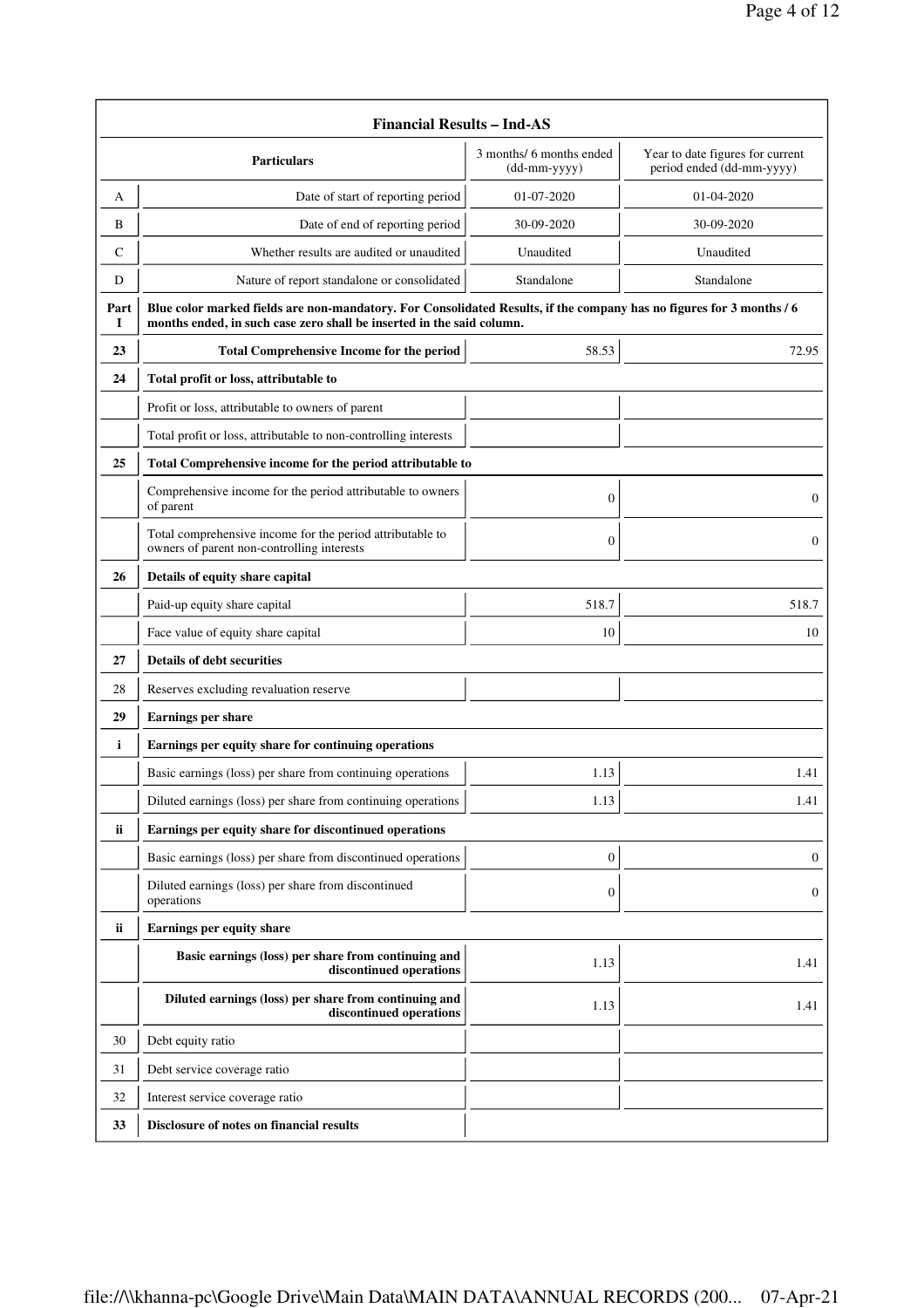|                | <b>Statement of Asset and Liabilities</b>         |                              |  |
|----------------|---------------------------------------------------|------------------------------|--|
|                | Particulars                                       | Half year ended (dd-mm-yyyy) |  |
|                | Date of start of reporting period                 | 01-04-2020                   |  |
|                | Date of end of reporting period                   | 30-09-2020                   |  |
|                | Whether results are audited or unaudited          | Unaudited                    |  |
|                | Nature of report standalone or consolidated       | Standalone                   |  |
|                | <b>Assets</b>                                     |                              |  |
| 1              | <b>Non-current assets</b>                         |                              |  |
|                | Property, plant and equipment                     | 482.84                       |  |
|                | Capital work-in-progress                          | $\boldsymbol{0}$             |  |
|                | Investment property                               | $\mathbf{0}$                 |  |
|                | Goodwill                                          | $\boldsymbol{0}$             |  |
|                | Other intangible assets                           | $\boldsymbol{0}$             |  |
|                | Intangible assets under development               | $\boldsymbol{0}$             |  |
|                | Biological assets other than bearer plants        | $\boldsymbol{0}$             |  |
|                | Investments accounted for using equity method     | $\boldsymbol{0}$             |  |
|                | <b>Non-current financial assets</b>               |                              |  |
|                | Non-current investments                           | $\boldsymbol{0}$             |  |
|                | Trade receivables, non-current                    | $\boldsymbol{0}$             |  |
|                | Loans, non-current                                | $\boldsymbol{0}$             |  |
|                | Other non-current financial assets                | 71.75                        |  |
|                | <b>Total non-current financial assets</b>         | 71.75                        |  |
|                | Deferred tax assets (net)                         | $\boldsymbol{0}$             |  |
|                | Other non-current assets                          | $\boldsymbol{0}$             |  |
|                | <b>Total non-current assets</b>                   | 554.59                       |  |
| $\overline{2}$ | <b>Current assets</b>                             |                              |  |
|                | Inventories                                       | 104.94                       |  |
|                | <b>Current financial asset</b>                    |                              |  |
|                | Current investments                               | $\mathbf{0}$                 |  |
|                | Trade receivables, current                        | 1296.73                      |  |
|                | Cash and cash equivalents                         | 37.52                        |  |
|                | Bank balance other than cash and cash equivalents | $\bf{0}$                     |  |
|                | Loans, current                                    | $\bf{0}$                     |  |
|                | Other current financial assets                    | $\bf{0}$                     |  |
|                | <b>Total current financial assets</b>             | 1334.25                      |  |
|                | Current tax assets (net)                          | $\bf{0}$                     |  |
|                | Other current assets                              | 26.81                        |  |
|                | <b>Total current assets</b>                       | 1466                         |  |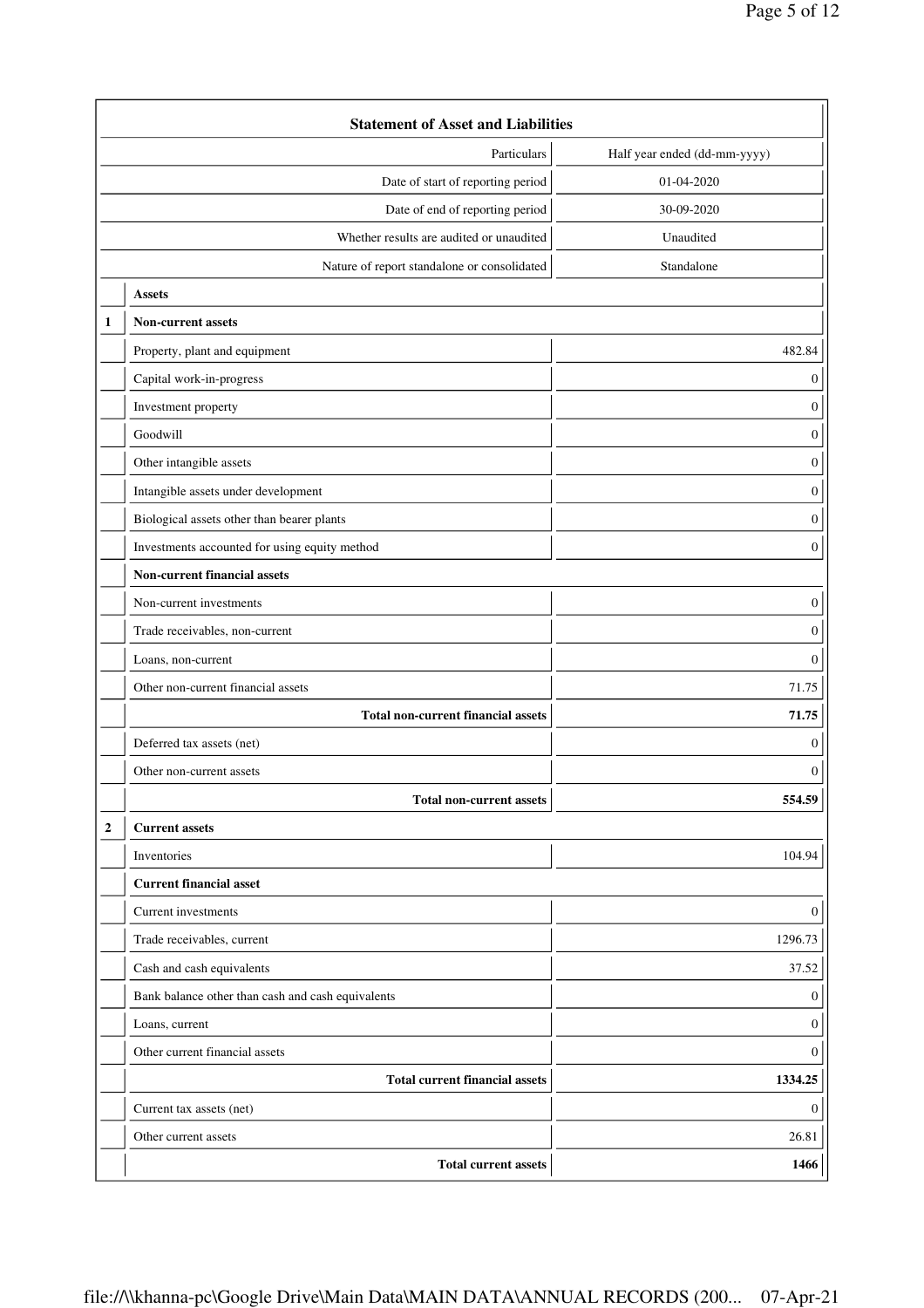|   | <b>Statement of Asset and Liabilities</b>                                  |                              |
|---|----------------------------------------------------------------------------|------------------------------|
|   | Particulars                                                                | Half year ended (dd-mm-yyyy) |
|   | Date of start of reporting period                                          | 01-04-2020                   |
|   | Date of end of reporting period                                            | 30-09-2020                   |
|   | Whether results are audited or unaudited                                   | Unaudited                    |
|   | Nature of report standalone or consolidated                                | Standalone                   |
| 3 | Non-current assets classified as held for sale                             | 0                            |
| 4 | Regulatory deferral account debit balances and related deferred tax Assets | $\boldsymbol{0}$             |
|   | <b>Total assets</b>                                                        | 2020.59                      |
|   | <b>Equity and liabilities</b>                                              |                              |
|   | <b>Equity</b>                                                              |                              |
|   | Equity attributable to owners of parent                                    |                              |
|   | Equity share capital                                                       | 518.7                        |
|   | Other equity                                                               | 795.26                       |
|   | Total equity attributable to owners of parent                              | 1313.96                      |
|   | Non controlling interest                                                   |                              |
|   | <b>Total equity</b>                                                        | 1313.96                      |
|   | <b>Liabilities</b>                                                         |                              |
|   | <b>Non-current liabilities</b>                                             |                              |
|   | <b>Non-current financial liabilities</b>                                   |                              |
|   | Borrowings, non-current                                                    | 111.19                       |
|   | Trade payables, non-current                                                | 0                            |
|   | Other non-current financial liabilities                                    | $\boldsymbol{0}$             |
|   | <b>Total non-current financial liabilities</b>                             | 111.19                       |
|   | Provisions, non-current                                                    | 19.1                         |
|   | Deferred tax liabilities (net)                                             | 39.54                        |
|   | Deferred government grants, Non-current                                    | 0                            |
|   | Other non-current liabilities                                              | 0                            |
|   | <b>Total non-current liabilities</b>                                       | 169.83                       |
|   | <b>Current liabilities</b>                                                 |                              |
|   | <b>Current financial liabilities</b>                                       |                              |
|   | Borrowings, current                                                        | 183.19                       |
|   | Trade payables, current                                                    | 101.17                       |
|   | Other current financial liabilities                                        | 127.91                       |
|   | <b>Total current financial liabilities</b>                                 | 412.27                       |
|   | Other current liabilities                                                  | 7.5                          |
|   | Provisions, current                                                        | 117.03                       |
|   | Current tax liabilities (Net)                                              | $\boldsymbol{0}$             |
|   | Deferred government grants, Current                                        | $\boldsymbol{0}$             |
|   |                                                                            |                              |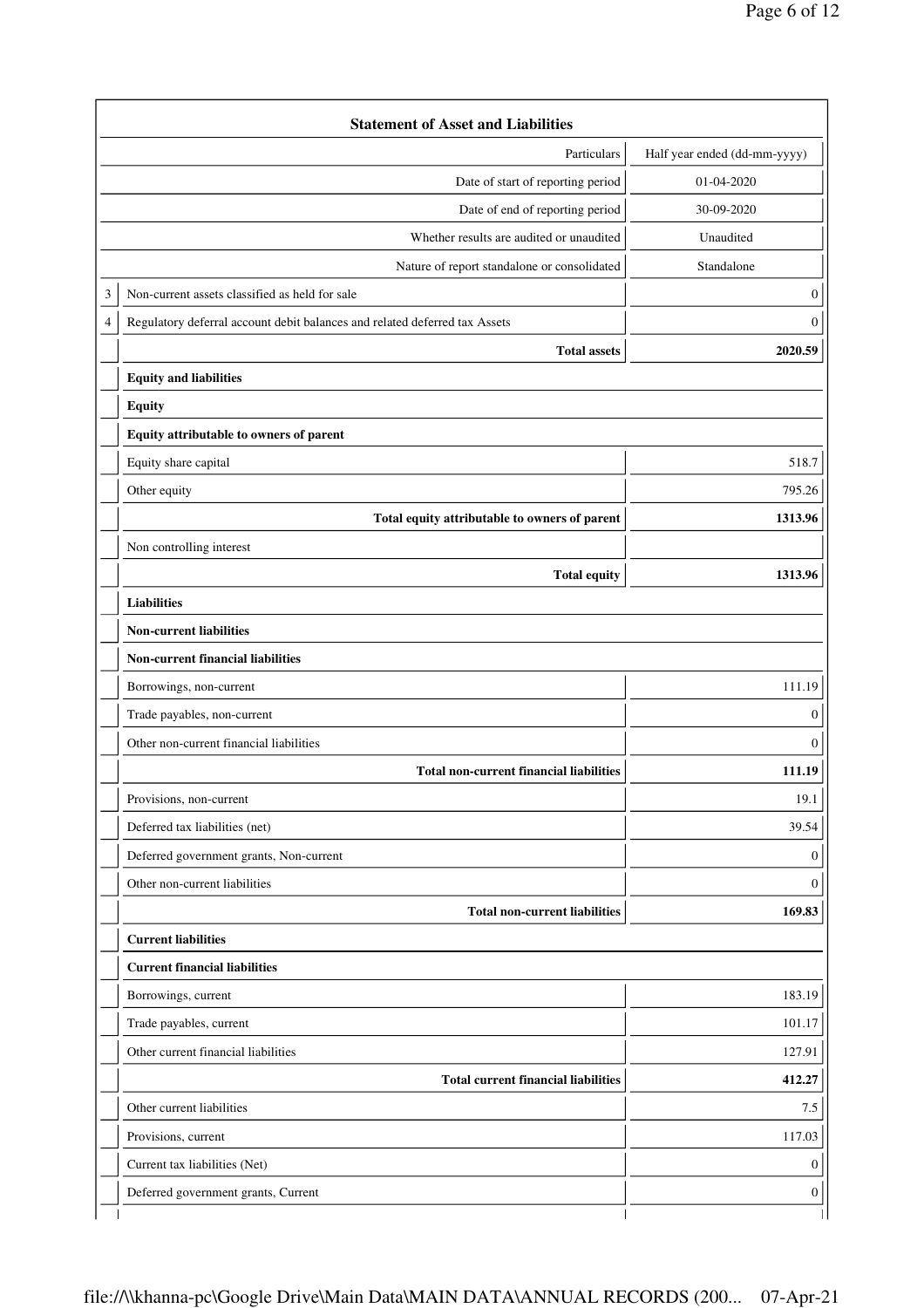| 536.8   | <b>Total current liabilities</b>                                                          |
|---------|-------------------------------------------------------------------------------------------|
|         | Liabilities directly associated with assets in disposal group classified as held for sale |
|         | Regulatory deferral account credit balances and related deferred tax liability            |
| 706.63  | <b>Total liabilities</b>                                                                  |
| 2020.59 | Total equity and liabilites                                                               |
|         | Disclosure of notes on assets and liabilities                                             |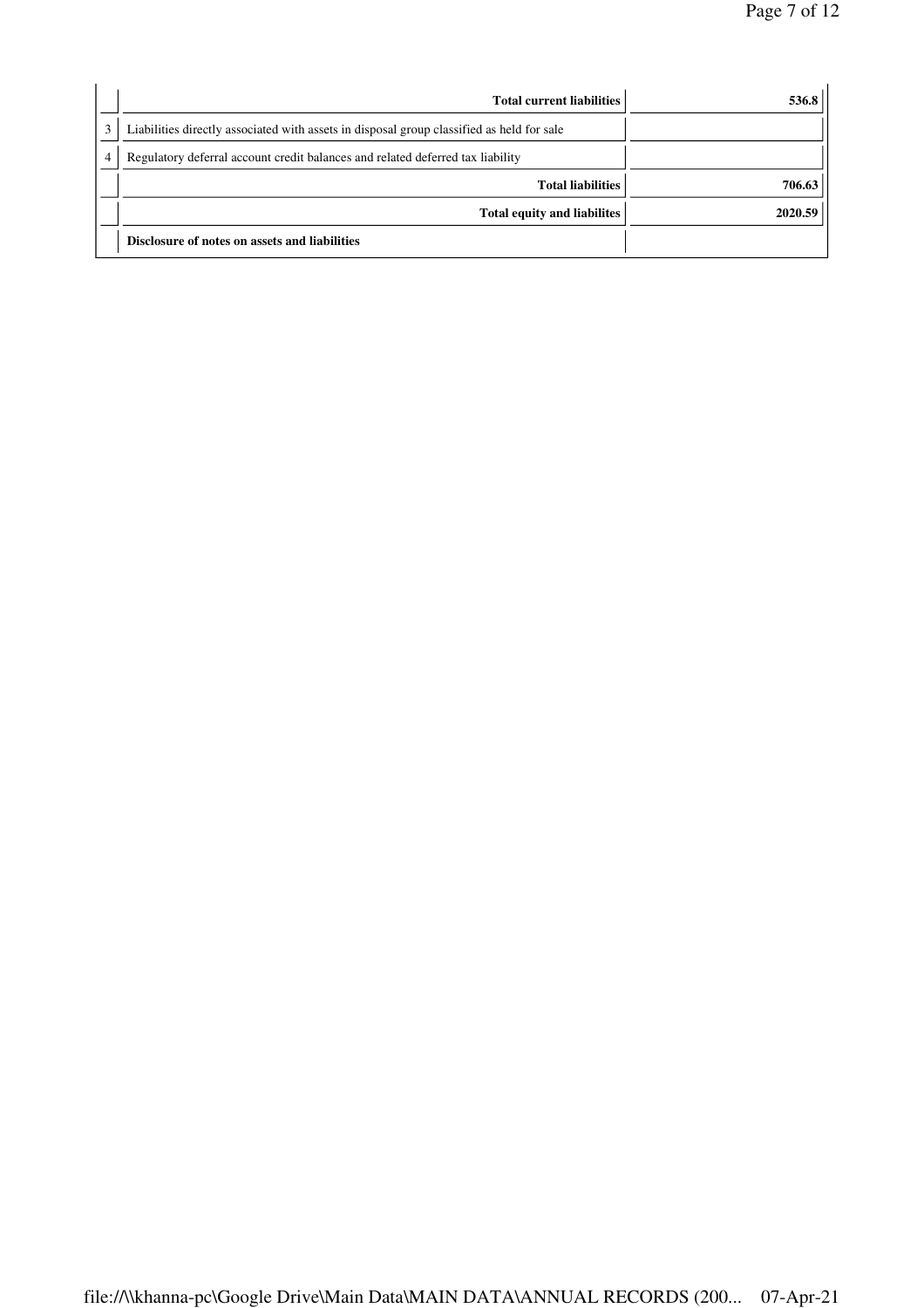| Format for Reporting Segmenet wise Revenue, Results and Capital Employed along with the company<br>results |                                                                     |                                                               |  |
|------------------------------------------------------------------------------------------------------------|---------------------------------------------------------------------|---------------------------------------------------------------|--|
| <b>Particulars</b>                                                                                         | 3 months/ 6 month ended (dd-<br>mm-yyyy)                            | Year to date figures for current period ended<br>(dd-mm-yyyy) |  |
| Date of start of reporting period                                                                          | 01-07-2020                                                          | 01-04-2020                                                    |  |
| Date of end of reporting period                                                                            | 30-09-2020                                                          | 30-09-2020                                                    |  |
| Whether accounts are audited or unaudited                                                                  | Unaudited                                                           | Unaudited                                                     |  |
| Nature of report standalone or consolidated                                                                | Standalone                                                          | Standalone                                                    |  |
| <b>Segment Revenue (Income)</b><br>1                                                                       |                                                                     |                                                               |  |
| (net sale/income from each segment should be disclosed)                                                    |                                                                     |                                                               |  |
| <b>Total Segment Revenue</b>                                                                               |                                                                     |                                                               |  |
| Less: Inter segment revenue                                                                                |                                                                     |                                                               |  |
| <b>Revenue from operations</b>                                                                             |                                                                     |                                                               |  |
| <b>Segment Result</b><br>$\overline{\mathbf{c}}$                                                           |                                                                     |                                                               |  |
|                                                                                                            | Profit $(+)$ / Loss $(-)$ before tax and interest from each segment |                                                               |  |
| <b>Total Profit before tax</b>                                                                             |                                                                     |                                                               |  |
| i. Finance cost                                                                                            |                                                                     |                                                               |  |
| ii. Other Unallocable Expenditure net off<br><b>Unallocable income</b>                                     |                                                                     |                                                               |  |
| Profit before tax                                                                                          |                                                                     |                                                               |  |
| (Segment Asset - Segment Liabilities)<br>3                                                                 |                                                                     |                                                               |  |
| <b>Segment Asset</b>                                                                                       |                                                                     |                                                               |  |
| <b>Total Segment Asset</b>                                                                                 |                                                                     |                                                               |  |
| <b>Un-allocable Assets</b>                                                                                 |                                                                     |                                                               |  |
| <b>Net Segment Asset</b>                                                                                   |                                                                     |                                                               |  |
| <b>Segment Liabilities</b><br>$\boldsymbol{\Lambda}$                                                       |                                                                     |                                                               |  |
| <b>Segment Liabilities</b>                                                                                 |                                                                     |                                                               |  |
| <b>Total Segment Liabilities</b>                                                                           |                                                                     |                                                               |  |
| <b>Un-allocable Liabilities</b>                                                                            |                                                                     |                                                               |  |
| <b>Net Segment Liabilities</b>                                                                             |                                                                     |                                                               |  |
| Disclosure of notes on segments                                                                            |                                                                     |                                                               |  |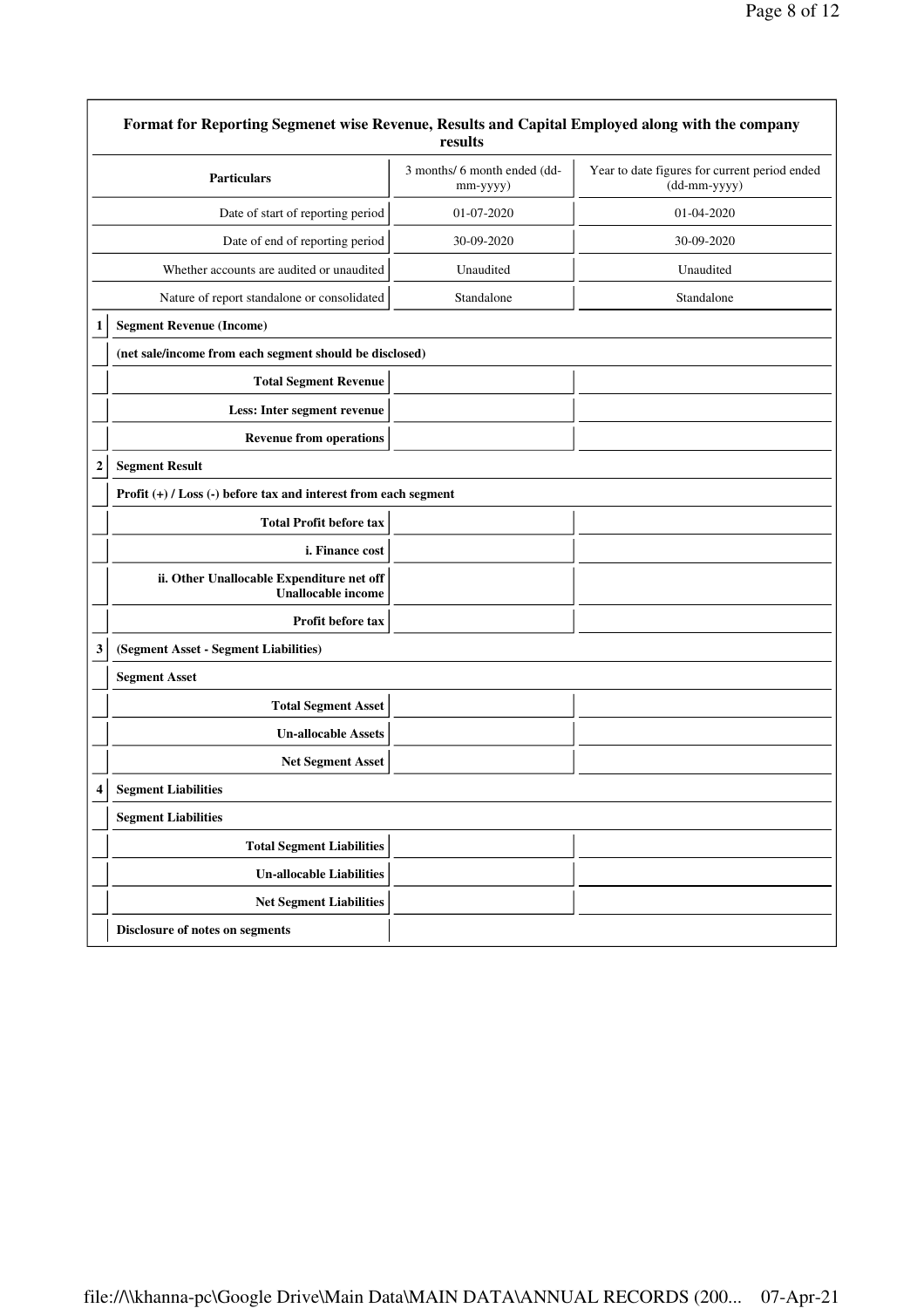|           | Cash flow statement, indirect                                                            |                                           |  |
|-----------|------------------------------------------------------------------------------------------|-------------------------------------------|--|
|           | Particulars                                                                              | 3 months/ 6 months ended (dd-<br>mm-yyyy) |  |
| A         | Date of start of reporting period                                                        | 01-04-2020                                |  |
| В         | Date of end of reporting period                                                          | 30-09-2020                                |  |
| C         | Whether results are audited or unaudited                                                 | Unaudited                                 |  |
| D         | Nature of report standalone or consolidated                                              | Standalone                                |  |
| Part<br>I | Blue color marked fields are non-mandatory.                                              |                                           |  |
|           | <b>Statement of cash flows [Abstract]</b>                                                |                                           |  |
|           | Cash flows from used in operating activities [Abstract]                                  |                                           |  |
|           | Profit before tax                                                                        | 101.06                                    |  |
|           | Adjustments for reconcile profit (loss) [Abstract]                                       |                                           |  |
|           | Adjustments for finance costs                                                            | 23.54                                     |  |
|           | Adjustments for decrease (increase) in inventories                                       | 20.25                                     |  |
|           | Adjustments for decrease (increase) in trade receivables, current                        | 156.11                                    |  |
|           | Adjustments for decrease (increase) in trade receivables, non-current                    | 0                                         |  |
|           | Adjustments for decrease (increase) in other current assets                              | $-7.79$                                   |  |
|           | Adjustments for decrease (increase) in other non-current assets                          | 0                                         |  |
|           | Adjustments for other financial assets, non-current                                      | 0                                         |  |
|           | Adjustments for other financial assets, current                                          | 0                                         |  |
|           | Adjustments for other bank balances                                                      | 0                                         |  |
|           | Adjustments for increase (decrease) in trade payables, current                           | $-157.61$                                 |  |
|           | Adjustments for increase (decrease) in trade payables, non-current                       | 0                                         |  |
|           | Adjustments for increase (decrease) in other current liabilities                         | 29.39                                     |  |
|           | Adjustments for increase (decrease) in other non-current liabilities                     | 0                                         |  |
|           | Adjustments for depreciation and amortisation expense                                    | 28.59                                     |  |
|           | Adjustments for impairment loss reversal of impairment loss recognised in profit or loss | 0                                         |  |
|           | Adjustments for provisions, current                                                      | 0                                         |  |
|           | Adjustments for provisions, non-current                                                  | 0                                         |  |
|           | Adjustments for other financial liabilities, current                                     | 8.94                                      |  |
|           | Adjustments for other financial liabilities, non-current                                 | 0                                         |  |
|           | Adjustments for unrealised foreign exchange losses gains                                 | 0                                         |  |
|           | Adjustments for dividend income                                                          | 0                                         |  |
|           | Adjustments for interest income                                                          | 3.07                                      |  |
|           | Adjustments for share-based payments                                                     | 0                                         |  |
|           | Adjustments for fair value losses (gains)                                                | 0                                         |  |
|           | Adjustments for undistributed profits of associates                                      | 0                                         |  |
|           | Other adjustments for which cash effects are investing or financing cash flow            | $\boldsymbol{0}$                          |  |
|           | Other adjustments to reconcile profit (loss)                                             | $\boldsymbol{0}$                          |  |
|           |                                                                                          |                                           |  |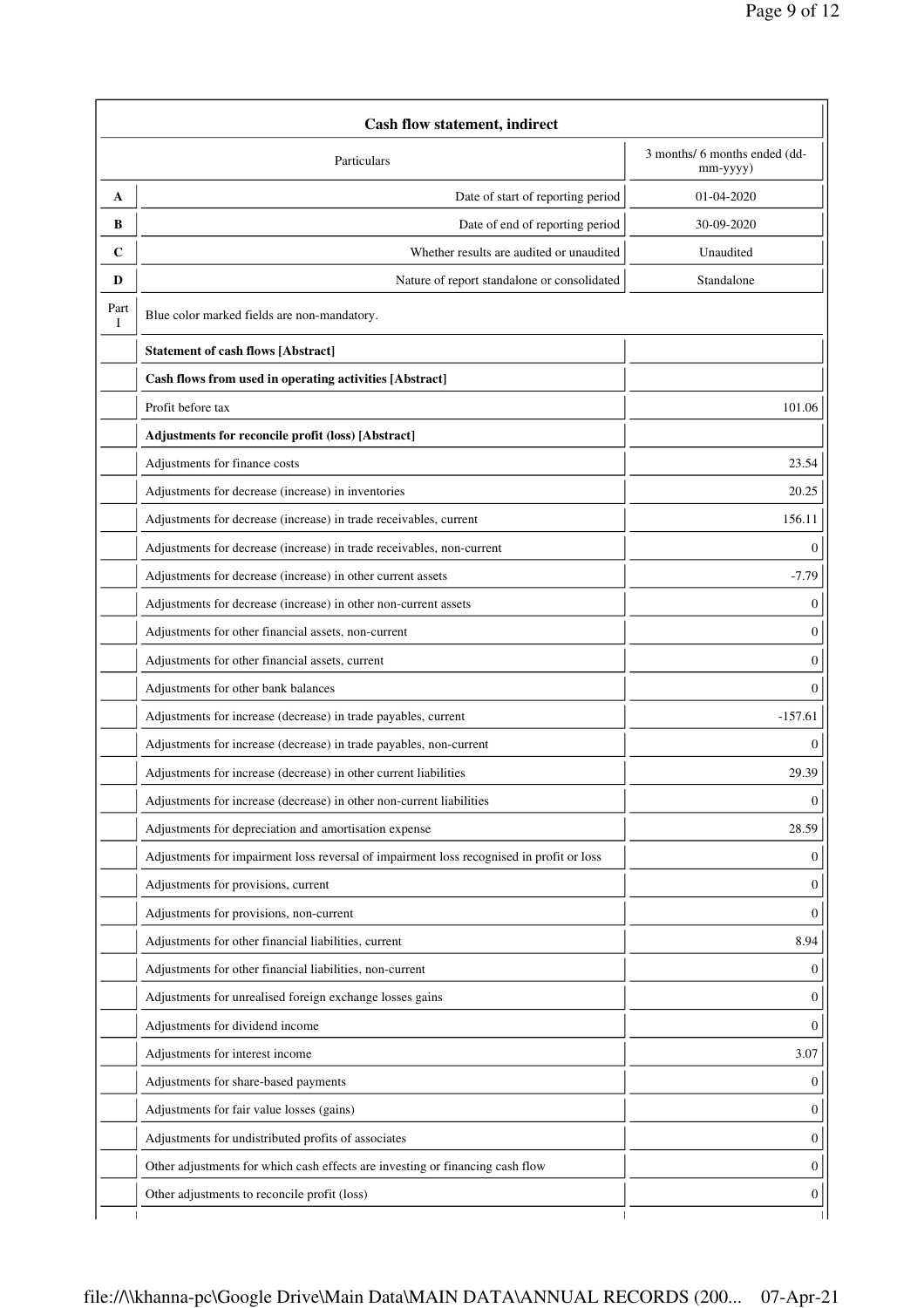| Share of profit and loss from partnership firm or association of persons or limited liability                          |        |
|------------------------------------------------------------------------------------------------------------------------|--------|
| partnerships<br>Total adjustments for reconcile profit (loss)                                                          | 98.35  |
| Net cash flows from (used in) operations                                                                               | 199.41 |
| Dividends received                                                                                                     |        |
| Interest paid                                                                                                          |        |
| Interest received                                                                                                      |        |
| Income taxes paid (refund)                                                                                             | 15.27  |
| Other inflows (outflows) of cash                                                                                       |        |
| Net cash flows from (used in) operating activities                                                                     | 184.14 |
| Cash flows from used in investing activities [Abstract]                                                                |        |
| Cash flows from losing control of subsidiaries or other businesses                                                     |        |
| Cash flows used in obtaining control of subsidiaries or other businesses                                               |        |
| Other cash receipts from sales of equity or debt instruments of other entities                                         |        |
| Other cash payments to acquire equity or debt instruments of other entities                                            |        |
| Other cash receipts from sales of interests in joint ventures                                                          |        |
| Other cash payments to acquire interests in joint ventures                                                             |        |
| Cash receipts from share of profits of partnership firm or association of persons or limited<br>liability partnerships |        |
| Cash payment for investment in partnership firm or association of persons or limited<br>liability partnerships         |        |
| Proceeds from sales of property, plant and equipment                                                                   |        |
| Purchase of property, plant and equipment                                                                              |        |
| Proceeds from sales of investment property                                                                             |        |
| Purchase of investment property                                                                                        |        |
| Proceeds from sales of intangible assets                                                                               |        |
| Purchase of intangible assets                                                                                          |        |
| Proceeds from sales of intangible assets under development                                                             |        |
| Purchase of intangible assets under development                                                                        |        |
| Proceeds from sales of goodwill                                                                                        |        |
| Purchase of goodwill                                                                                                   |        |
| Proceeds from biological assets other than bearer plants                                                               |        |
| Purchase of biological assets other than bearer plants                                                                 |        |
| Proceeds from government grants                                                                                        |        |
| Proceeds from sales of other long-term assets                                                                          |        |
| Purchase of other long-term assets                                                                                     |        |
| Cash advances and loans made to other parties                                                                          |        |
| Cash receipts from repayment of advances and loans made to other parties                                               |        |
| Cash payments for future contracts, forward contracts, option contracts and swap contracts                             |        |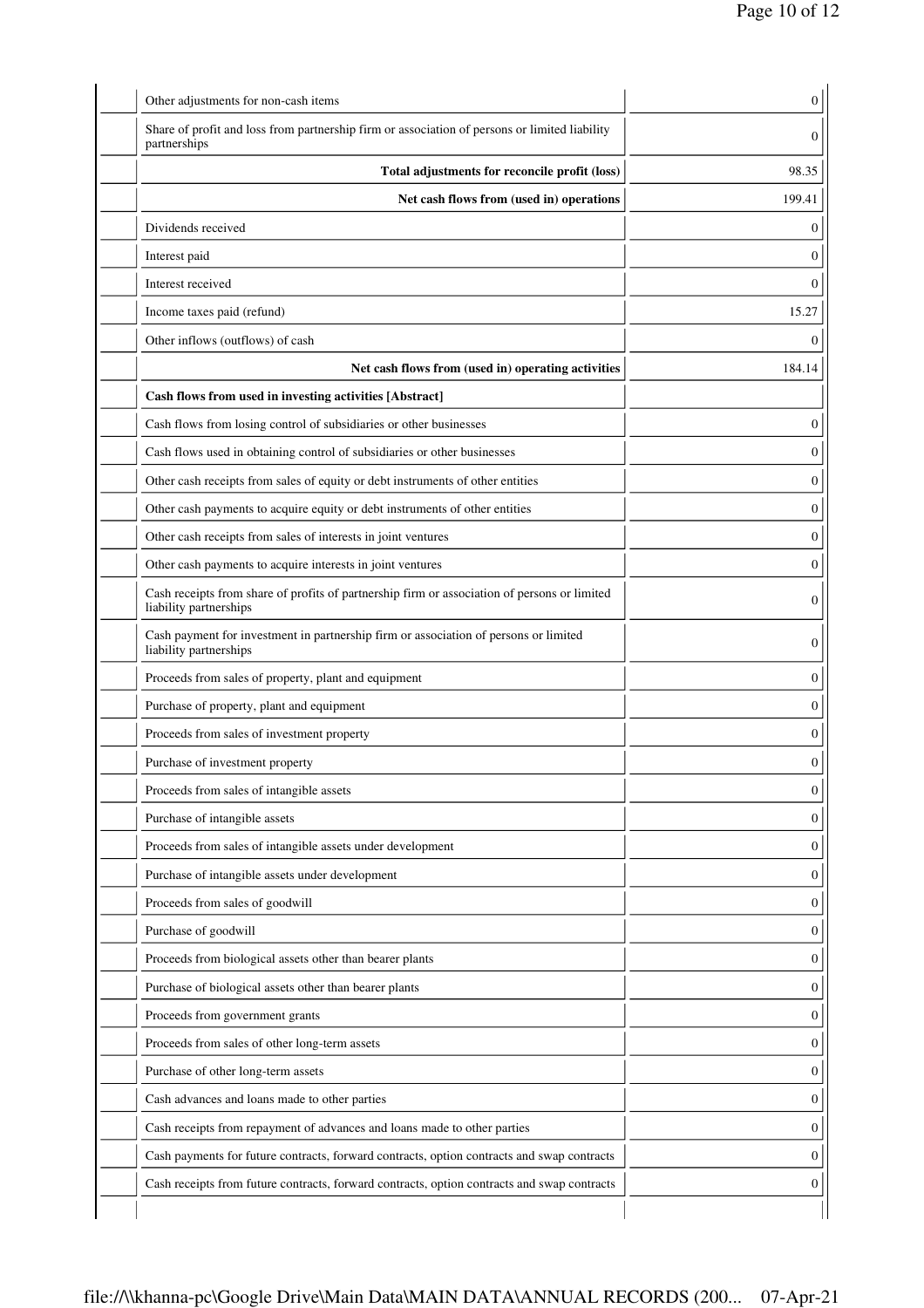| Dividends received                                                                             | 0                |
|------------------------------------------------------------------------------------------------|------------------|
| Interest received                                                                              | 3.07             |
| Income taxes paid (refund)                                                                     | 0                |
| Other inflows (outflows) of cash                                                               | $-25.25$         |
| Net cash flows from (used in) investing activities                                             | $-22.18$         |
| Cash flows from used in financing activities [Abstract]                                        |                  |
| Proceeds from changes in ownership interests in subsidiaries                                   | $\boldsymbol{0}$ |
| Payments from changes in ownership interests in subsidiaries                                   | 0                |
| Proceeds from issuing shares                                                                   | 0                |
| Proceeds from issuing other equity instruments                                                 | 0                |
| Payments to acquire or redeem entity's shares                                                  | 0                |
| Payments of other equity instruments                                                           | 0                |
| Proceeds from exercise of stock options                                                        | 0                |
| Proceeds from issuing debentures notes bonds etc                                               | 0                |
| Proceeds from borrowings                                                                       | 39.47            |
| Repayments of borrowings                                                                       | 0                |
| Payments of finance lease liabilities                                                          | 0                |
| Payments of lease liabilities                                                                  | 0                |
| Dividends paid                                                                                 | 0                |
| Interest paid                                                                                  | 23.54            |
| Income taxes paid (refund)                                                                     | 0                |
| Other inflows (outflows) of cash                                                               | 0                |
| Net cash flows from (used in) financing activities                                             | 15.93            |
| Net increase (decrease) in cash and cash equivalents before effect of exchange rate<br>changes | 177.89           |
| Effect of exchange rate changes on cash and cash equivalents [Abstract]                        |                  |
| Effect of exchange rate changes on cash and cash equivalents                                   | 0                |
| Net increase (decrease) in cash and cash equivalents                                           | 177.89           |
| Cash and cash equivalents cash flow statement at beginning of period                           | $-323.56$        |
| Cash and cash equivalents cash flow statement at end of period                                 | $-145.67$        |